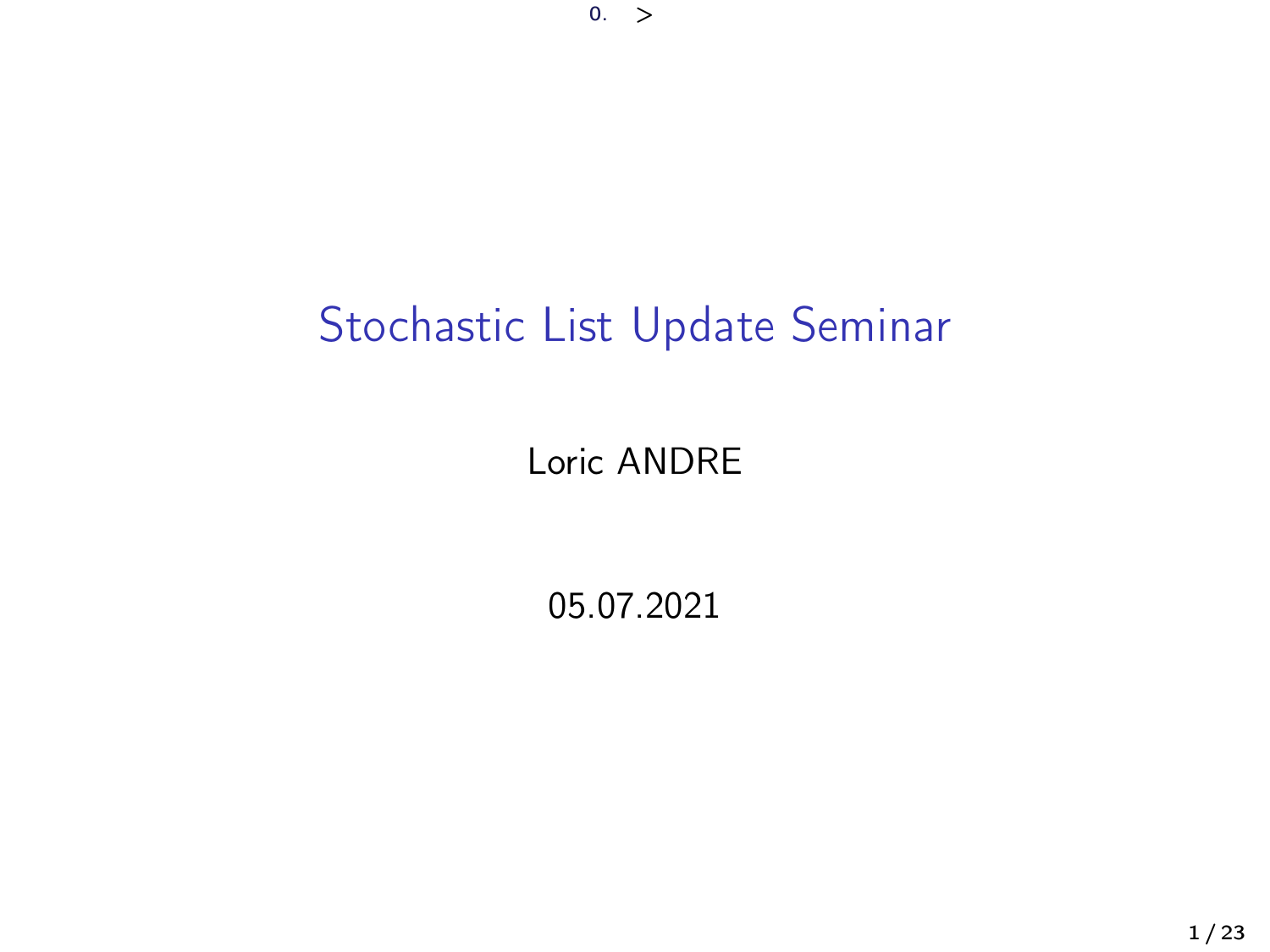$0.$ 

Outline [Introduction](#page-2-0) [Rivest paper](#page-3-0) [Model](#page-4-0) [Move To Front](#page-5-0) [Cost of MTF](#page-6-0) [Relative positioning for MTF](#page-7-0) [Static Optimal](#page-8-0) [Conclusion for Rivest Paper](#page-9-0) [Our work](#page-10-0) [Model](#page-11-0) [Move Recursively Forward](#page-12-0) [Cost of MRF](#page-13-0) [Relative positioning for MRF](#page-14-0) [Static Optimal with dependencies](#page-19-0) [Conclusion for MRF](#page-20-0) [Conclusion](#page-21-0)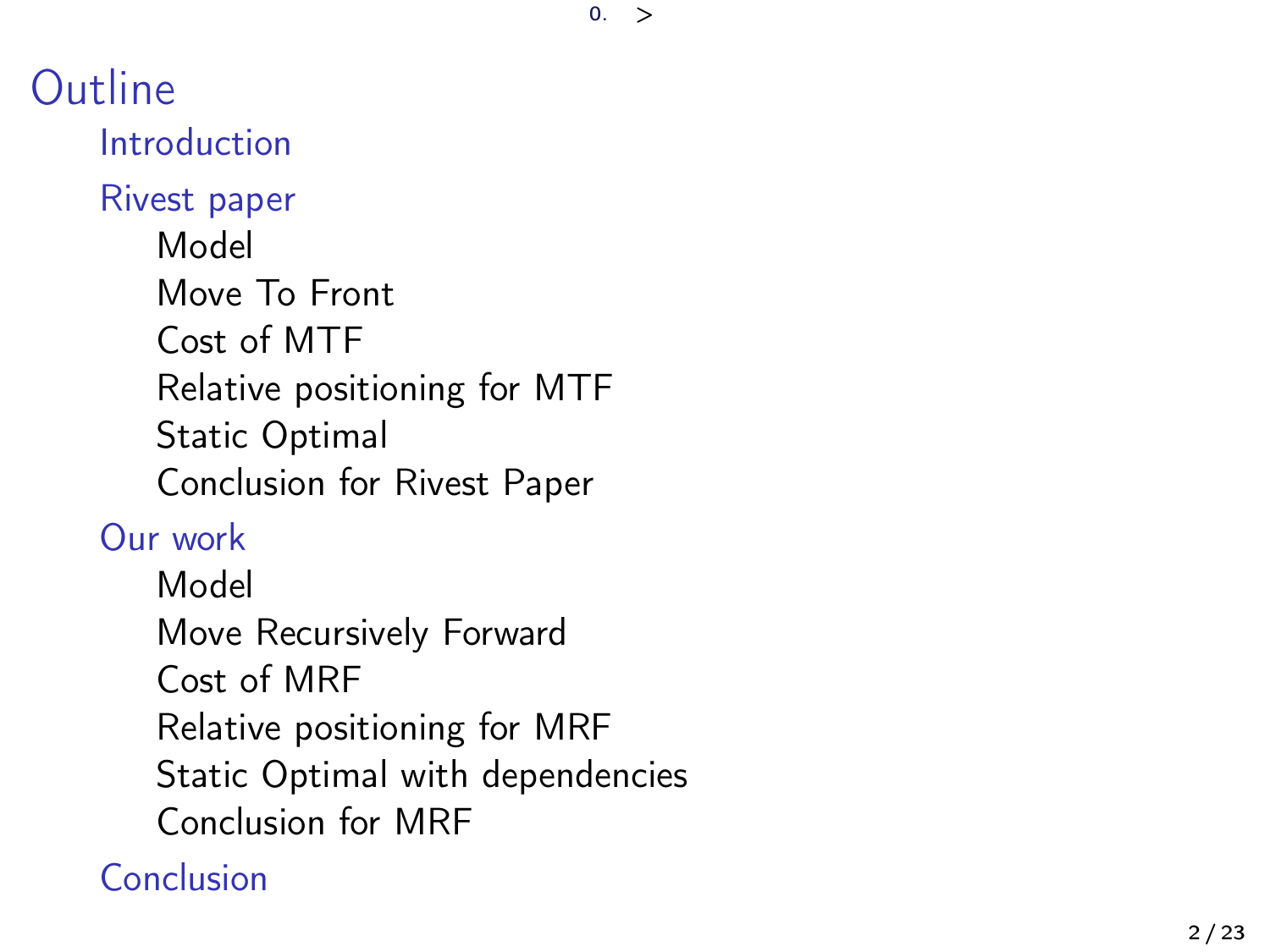1. [Introduction](#page-2-0) >

# <span id="page-2-0"></span>Introduction

- $\triangleright$  Add dependencies to classic list update problem
- $\triangleright$  Current goal : Stochastic case, probabilities associated with nodes
- ▶ Based on Rivest's "On Self-Organizing Sequential Search Heuristics"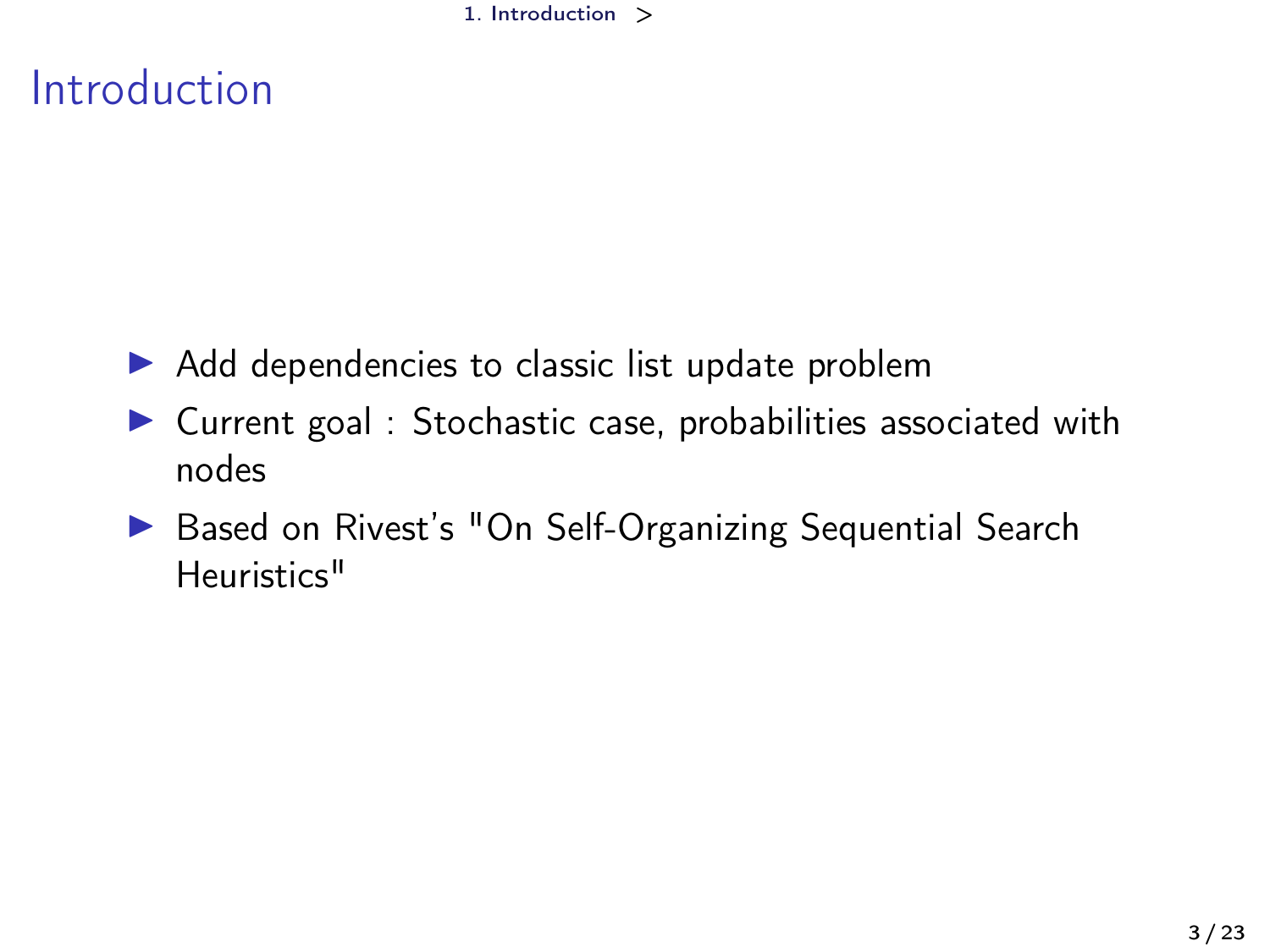2. [Rivest paper](#page-3-0) >

### <span id="page-3-0"></span>Rivest Paper

- $\blacktriangleright$  No dependencies yet
- ▶ Competitive ratio for Move To Front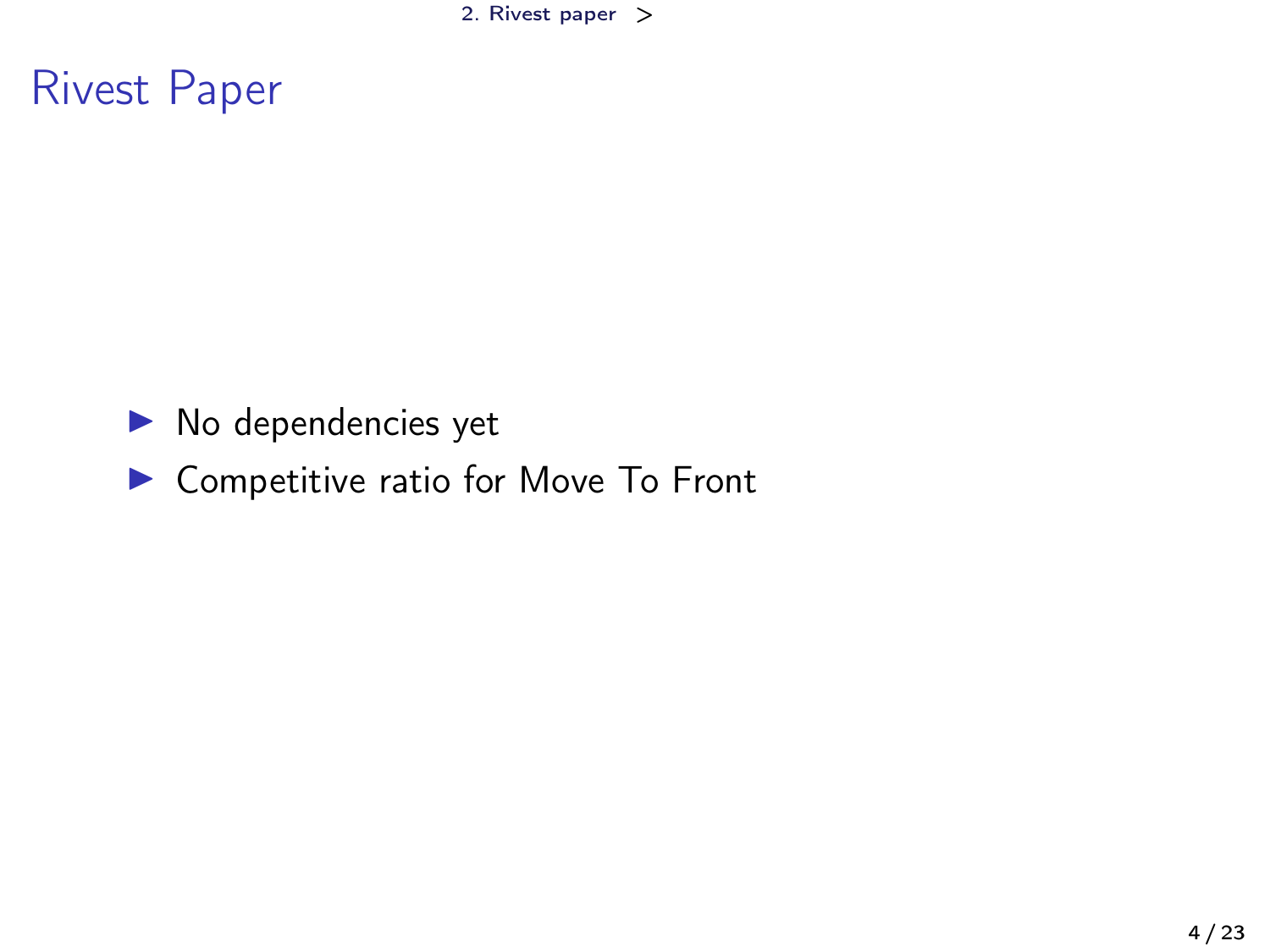<span id="page-4-0"></span>Model

- $\blacktriangleright$  n nodes,  $1, \ldots n$
- Request probabilities  $p_1, \ldots, p_n$

► Cost of any algorithm ALG : 
$$
C_{ALG} = \sum_{i=1}^{n} pos(i) \cdot p_i
$$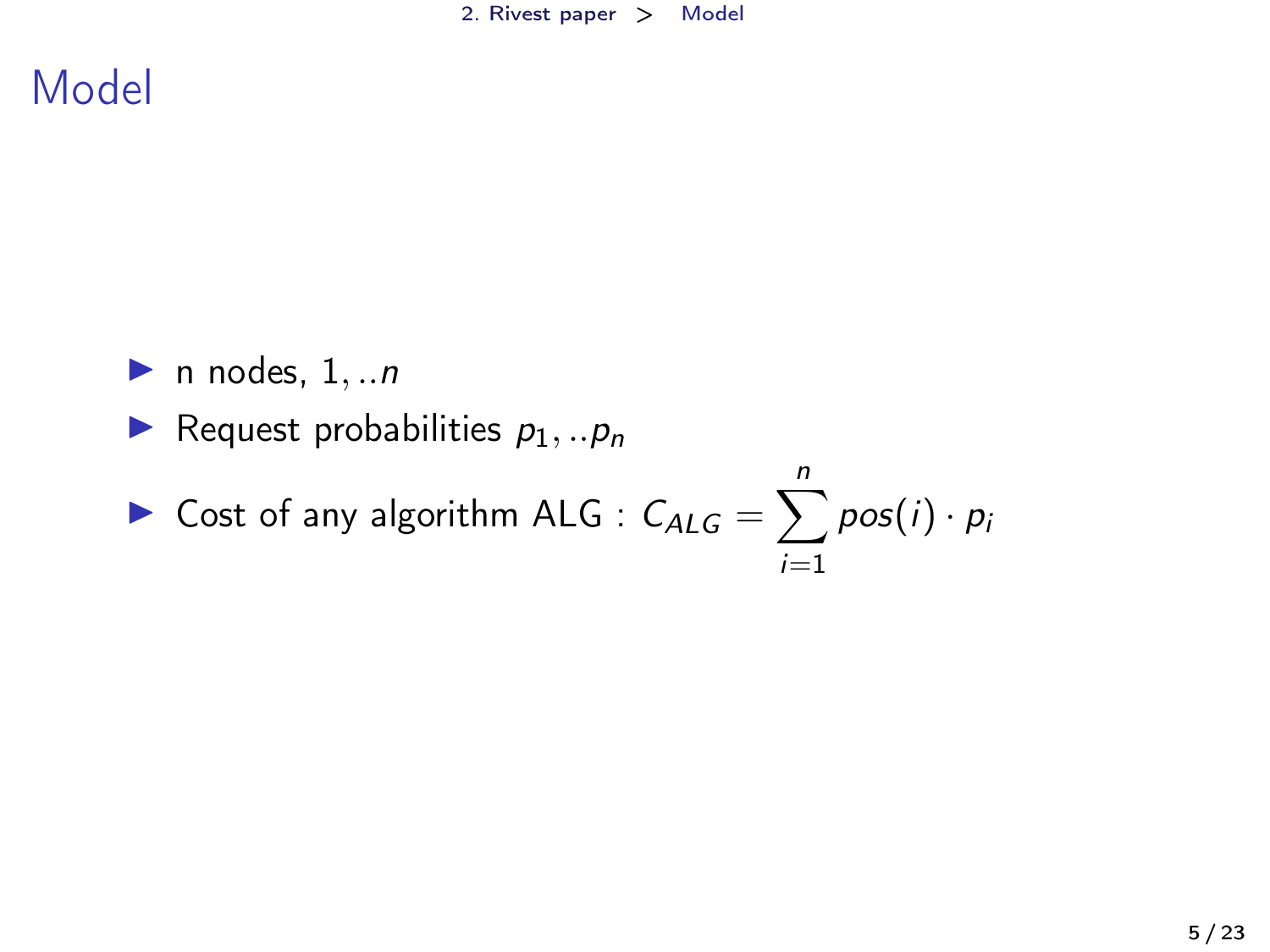2. [Rivest paper](#page-3-0) > [Move To Front](#page-5-0)

<span id="page-5-0"></span>

Move To Front

#### $\blacktriangleright$  Move accessed node to the front of the list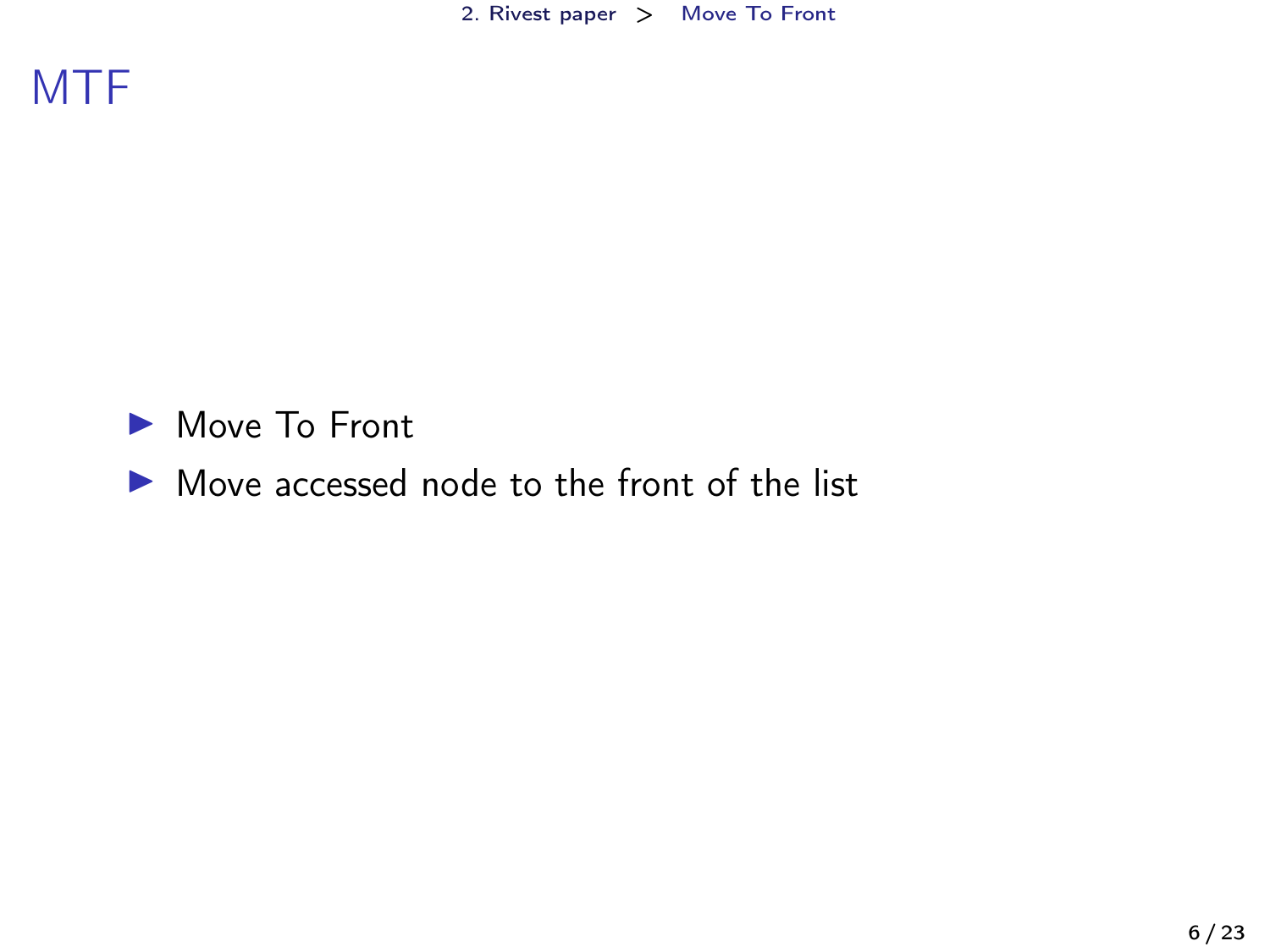# <span id="page-6-0"></span>Cost of MTF

- $\triangleright$  pos(i) = |{nodes in front of node i}| + 1
- $\blacktriangleright$   $b(i, j)$  probability that node i is in front of node j
- Average number of nodes in front of node  $j$  :  $\sum_{i \neq j} b(i, j)$
- ▶ Conclusion : Average asymptotic cost :

$$
C_{MTF} = \sum_{j=1}^{n} p_j \cdot \left(1 + \sum_{i \neq j} b(i,j)\right)
$$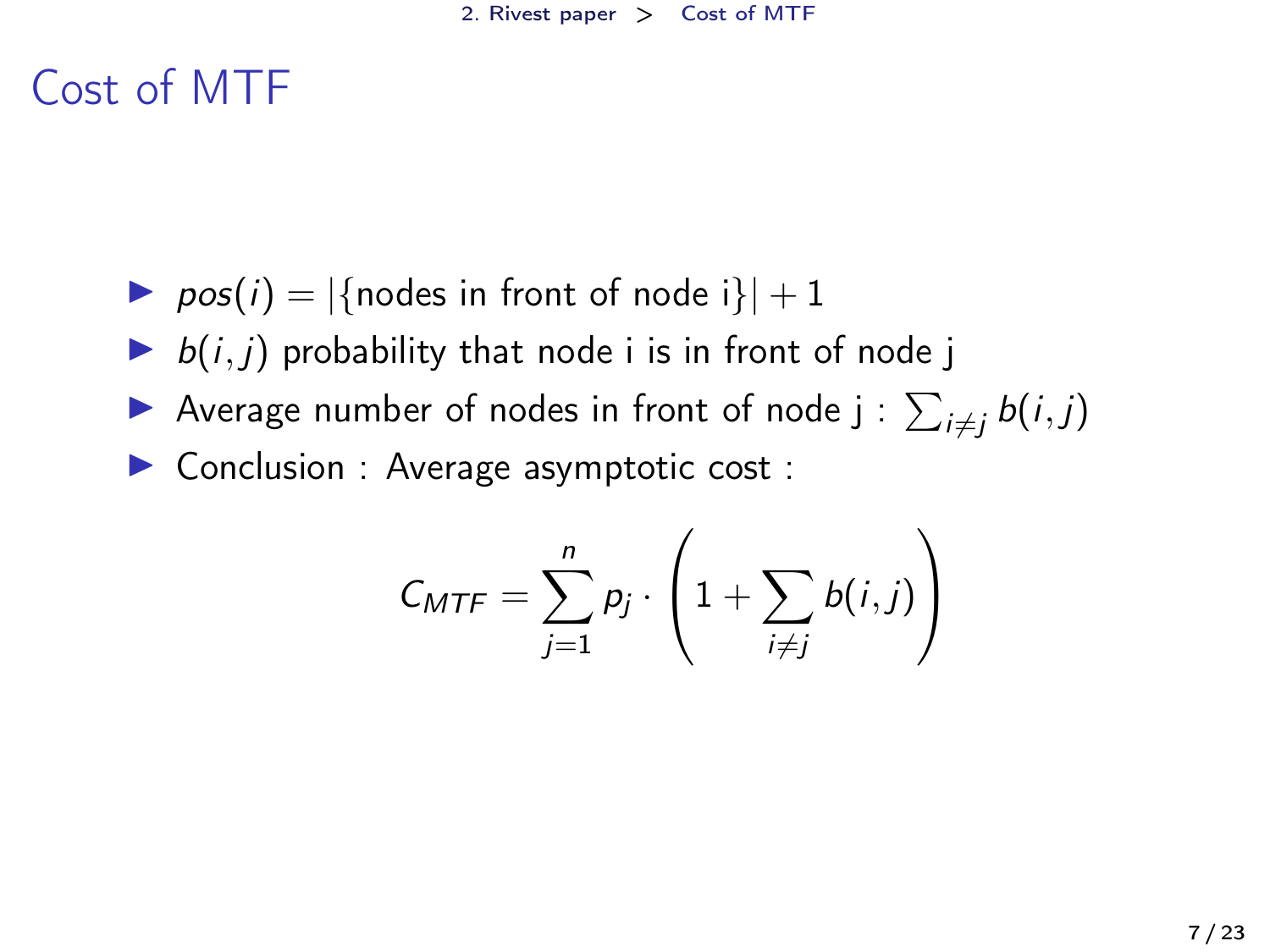# <span id="page-7-0"></span>b(i, j) for MTF

- $\triangleright$  Node i in front of node j if and only if node i accessed after node j
- ▶ At any point, node i accessed then neither node i nor node j anymore
- $\blacktriangleright$  Conclusion :

$$
b(i,j) = \sum_{k=1}^{\infty} p_i \cdot (1 - p_i - p_j)^{k-1} \\
= \frac{p_i}{p_i + p_j}
$$
\n(1)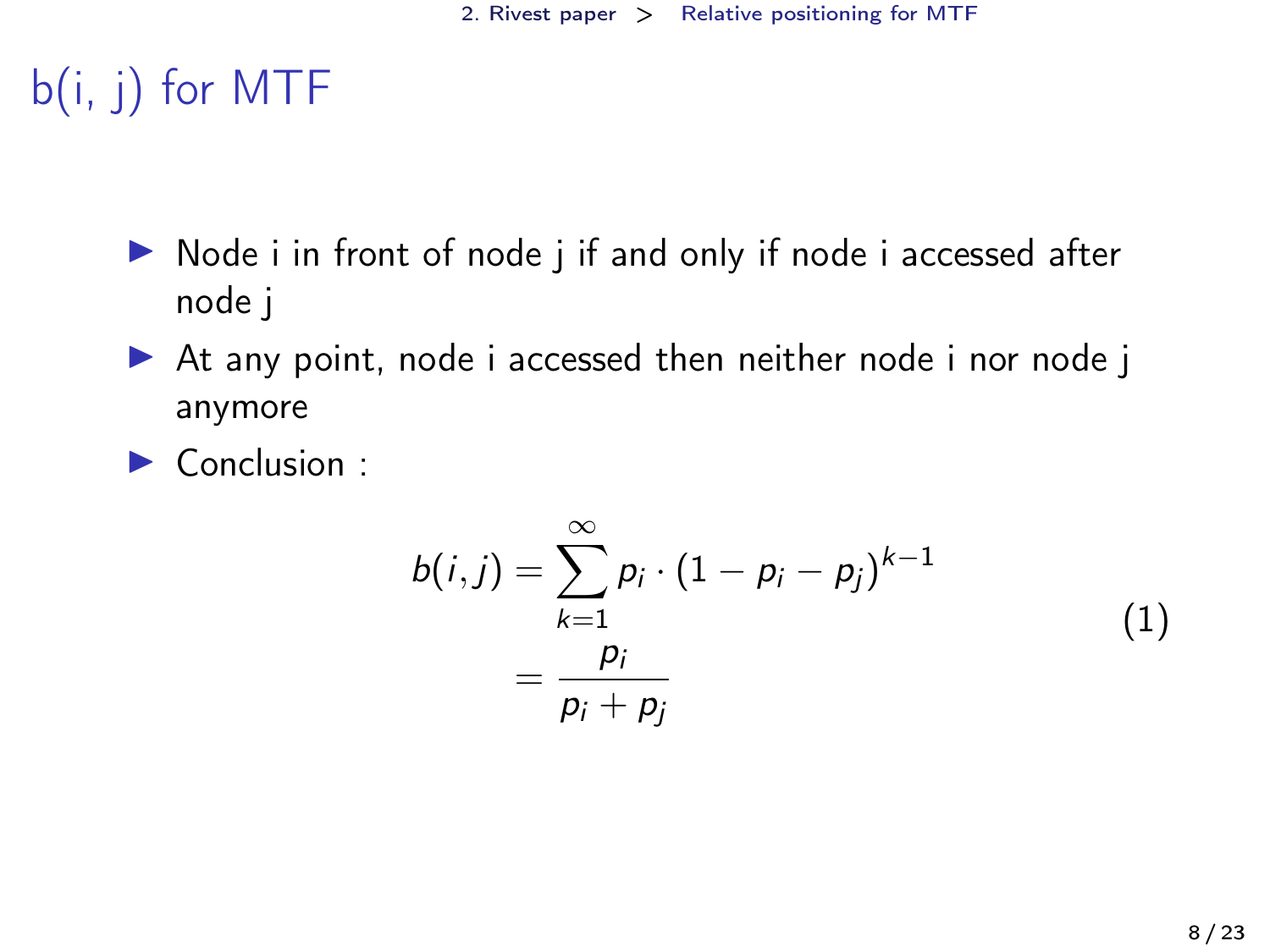### <span id="page-8-0"></span>Static Optimal Algorithm

 $\triangleright$  Sort nodes by probability If  $p_i \geq p_{i+1}$ 

$$
C_{STAT} = \sum_{i=1}^{n} i \cdot p_i \tag{2}
$$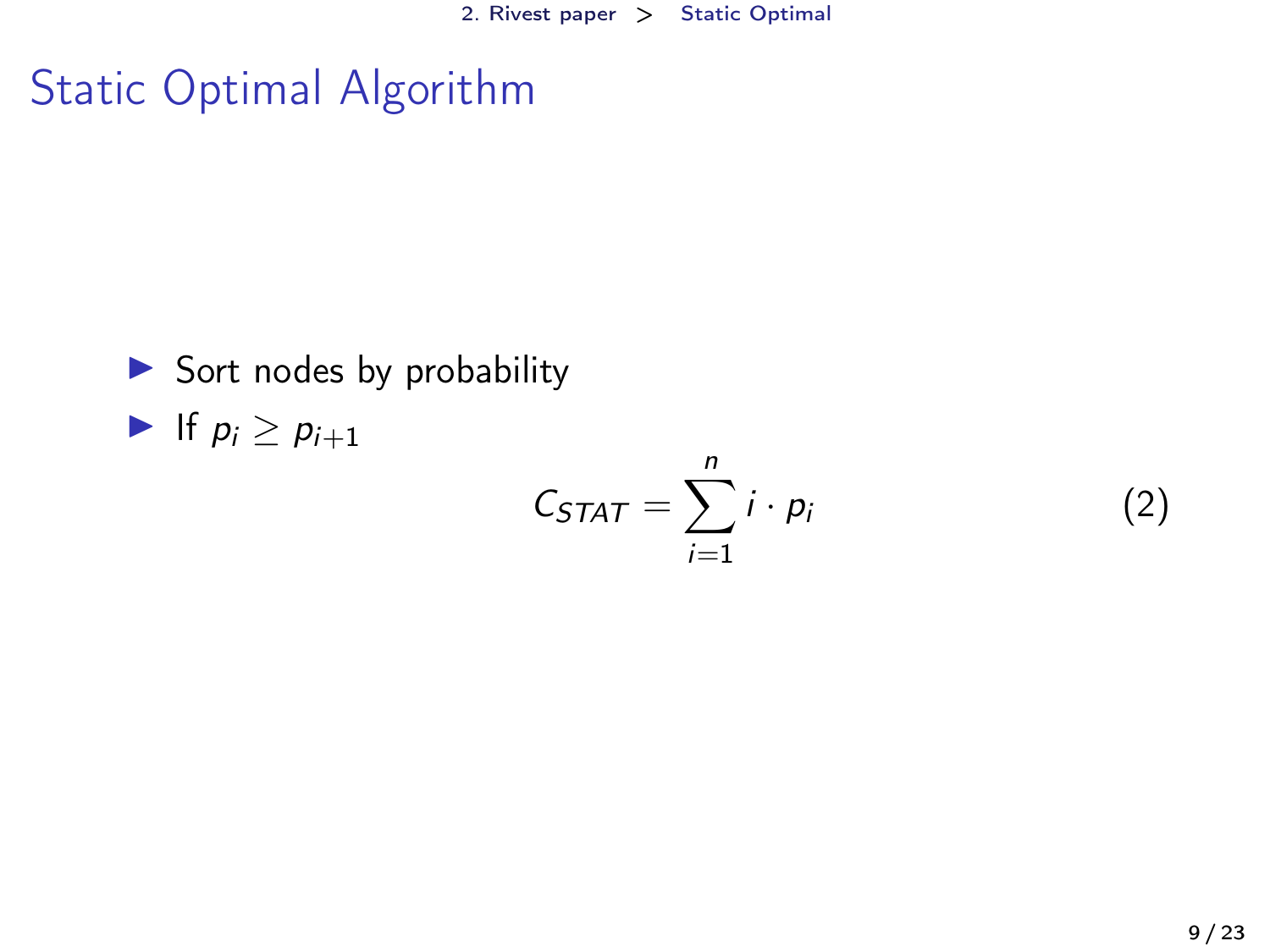### <span id="page-9-0"></span>Conclusion for Rivest Paper

In the case without dependencies :

► 
$$
b(i,j) = \frac{p_i}{p_i + p_j}
$$
  
\n►  $C_{MTF} = 1 + \sum_{j=1}^{n} p_j \sum_{i \neq j} \frac{p_i}{p_i + p_j} = 1 + \sum_{j=1}^{n} 2p_j \sum_{1 \leq i < j} \frac{p_i}{p_i + p_j}$   
\n►  $C_{MTF} \leq 1 + 2 \sum_{j=1}^{n} p_j (j - 1)$   
\n►  $C_{STAT} = 1 + \sum_{j=1}^{n} p_j (j - 1)$   
\n►  $\frac{C_{MTF}}{C_{STAT}} \leq \frac{1 + 2x}{1 + x} \leq 2(1 - \frac{1}{n + 1})$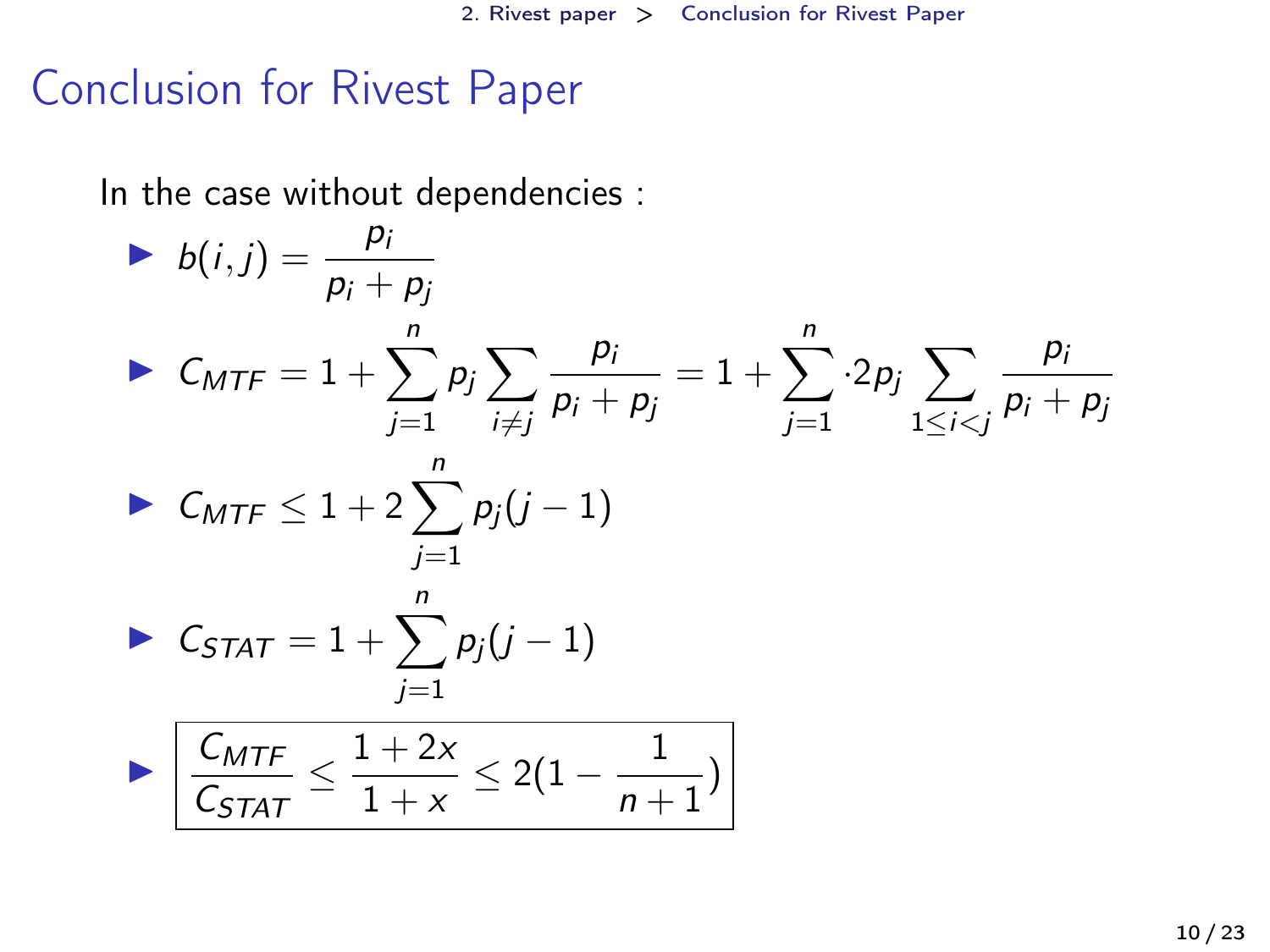3. [Our work](#page-10-0) >

### <span id="page-10-0"></span>Our Work

#### $\blacktriangleright$  Similar reasoning

#### $\blacktriangleright$  Dependencies complicate some steps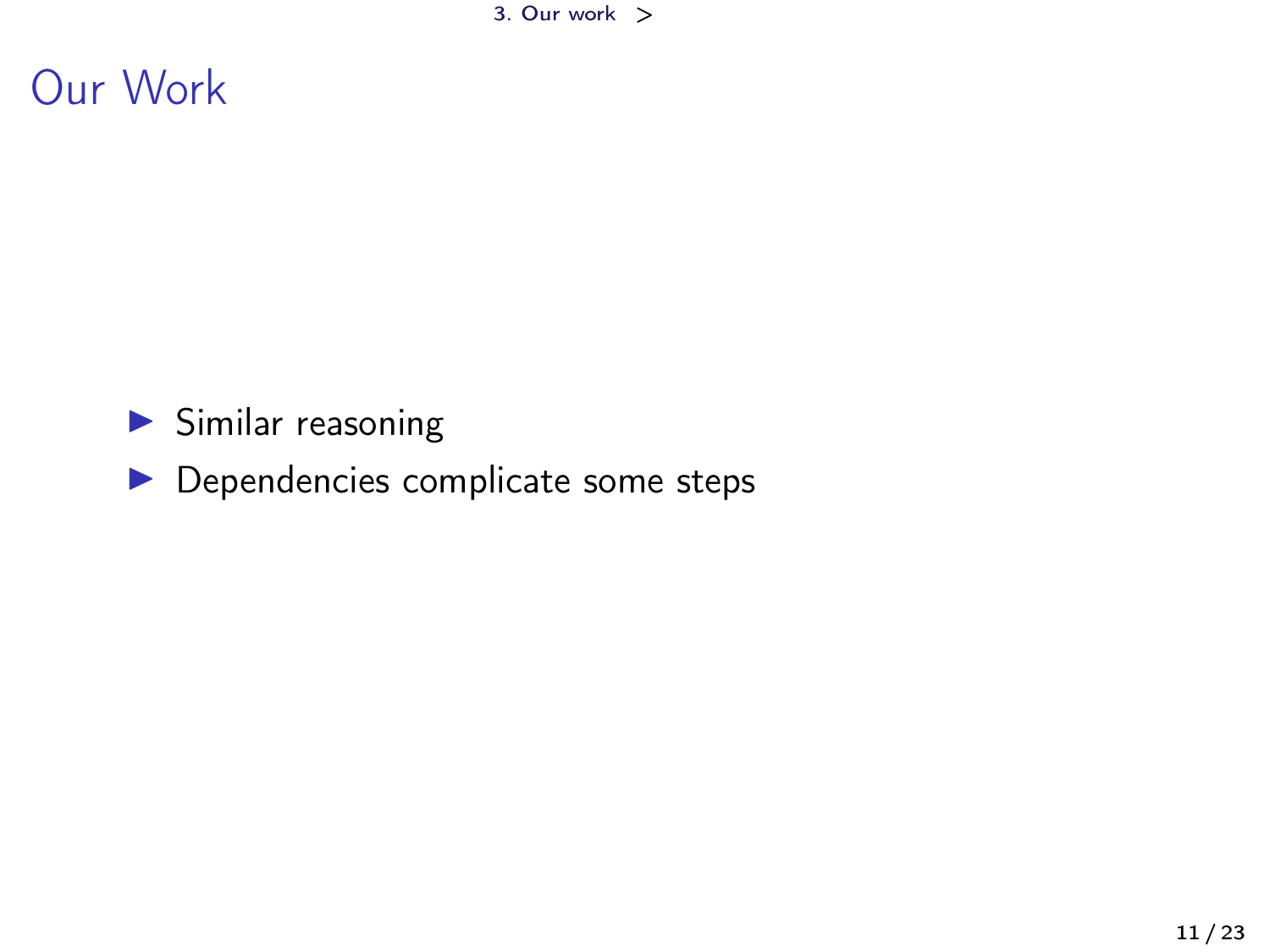### <span id="page-11-0"></span>Model

- $\triangleright$  DAG G : dependency graph
- $\blacktriangleright$  Edge between i and j means i depends on j



#### $\blacktriangleright$  Right now : Working with a Forest

Credits to Juan Vanerio for the figure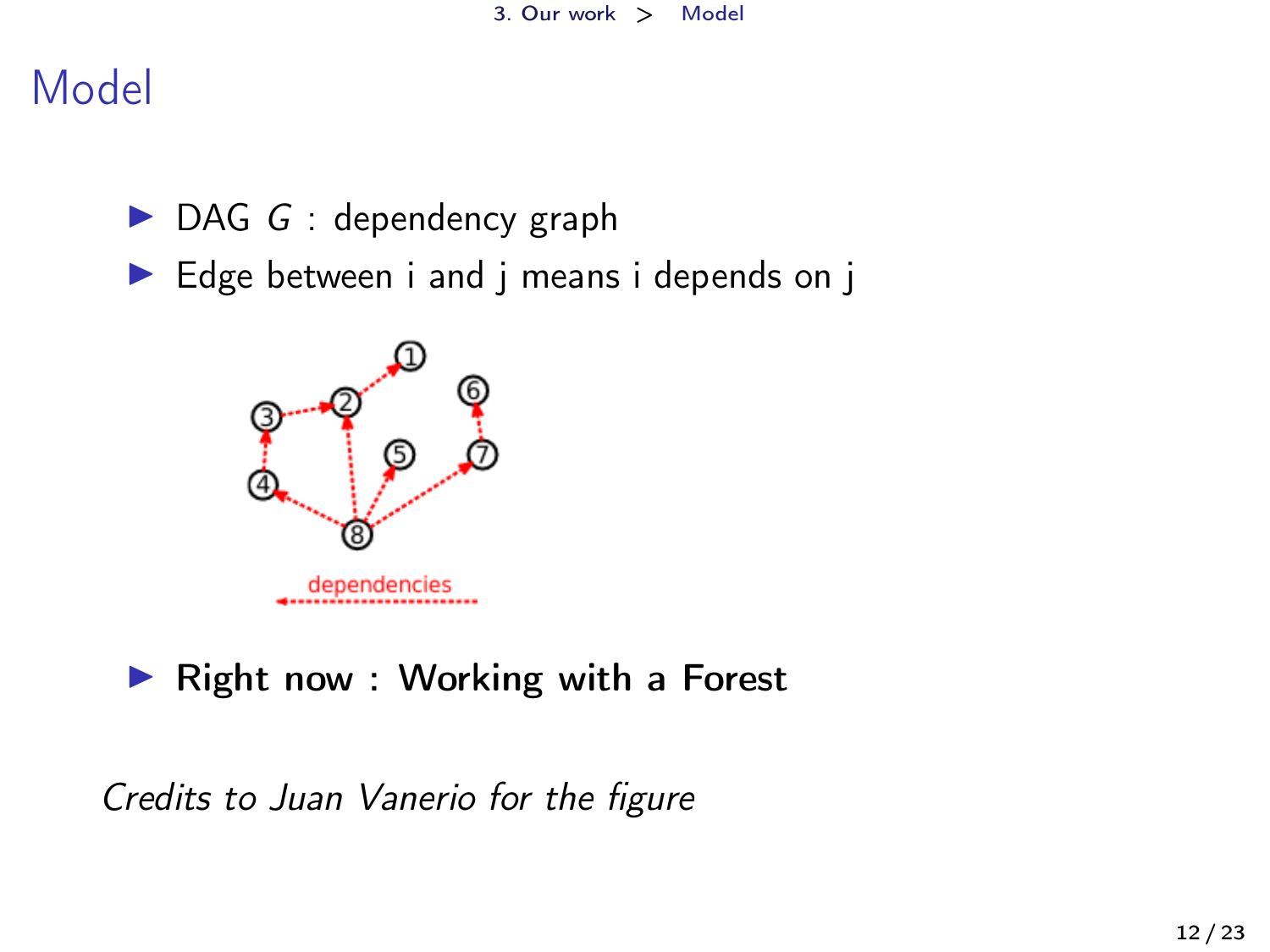### <span id="page-12-0"></span>Move Recursively Forward

Move accessed node until we meet a dependency, then do the same again with this dependency (recursively) until we reach the head of the list



Credits to Juan Vanerio for the figure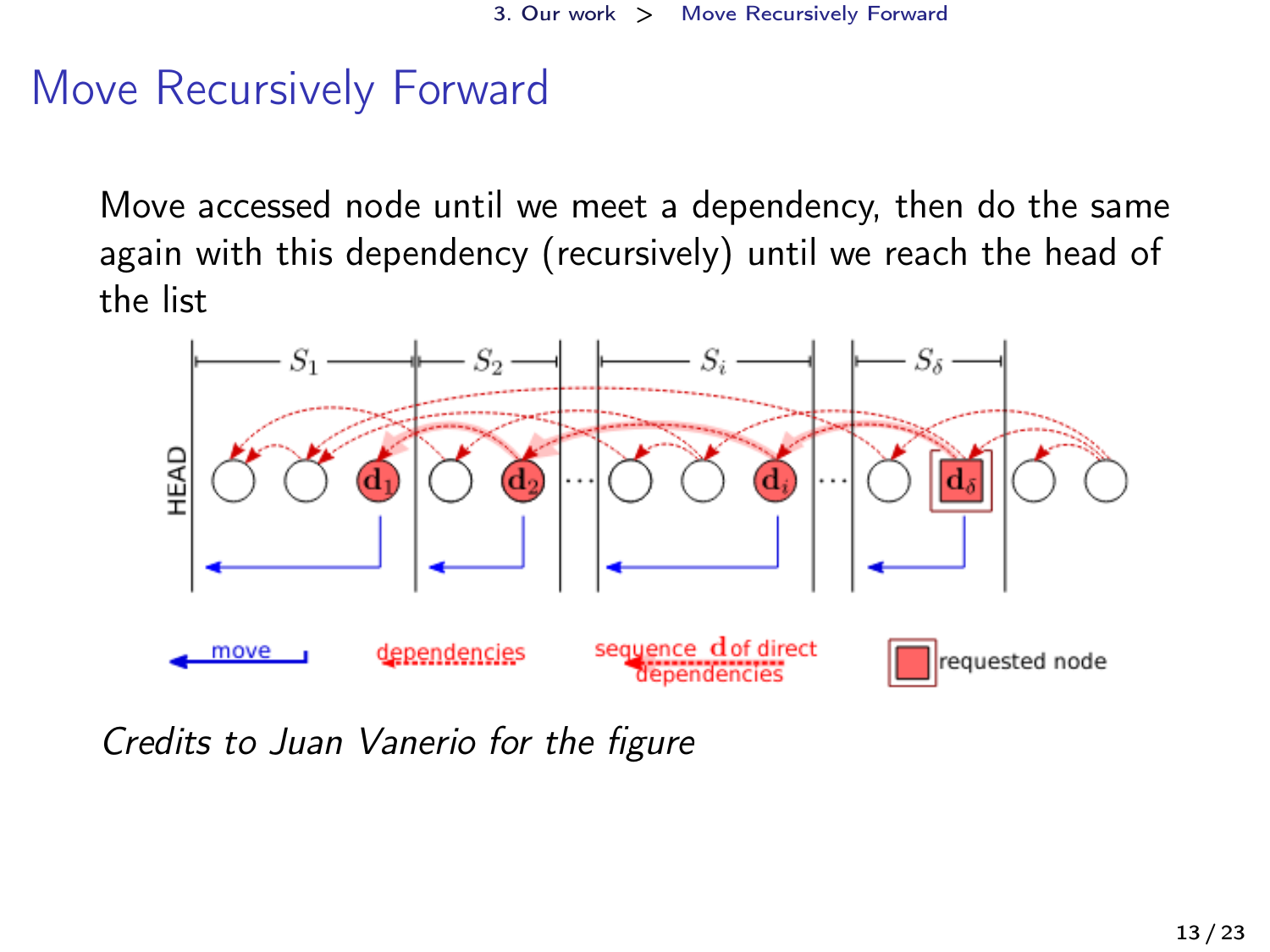## <span id="page-13-0"></span>Cost of MRF

- Formula for access cost in terms of  $b(i, j)$  holds with dependencies !
- $\blacktriangleright$  Updated b(i, j)
- $\blacktriangleright$  b(i, j) = 1 if j depends on i
- $\blacktriangleright$  b(i, j) = 0 if i depends on j
- $\triangleright$  Other cases in next slides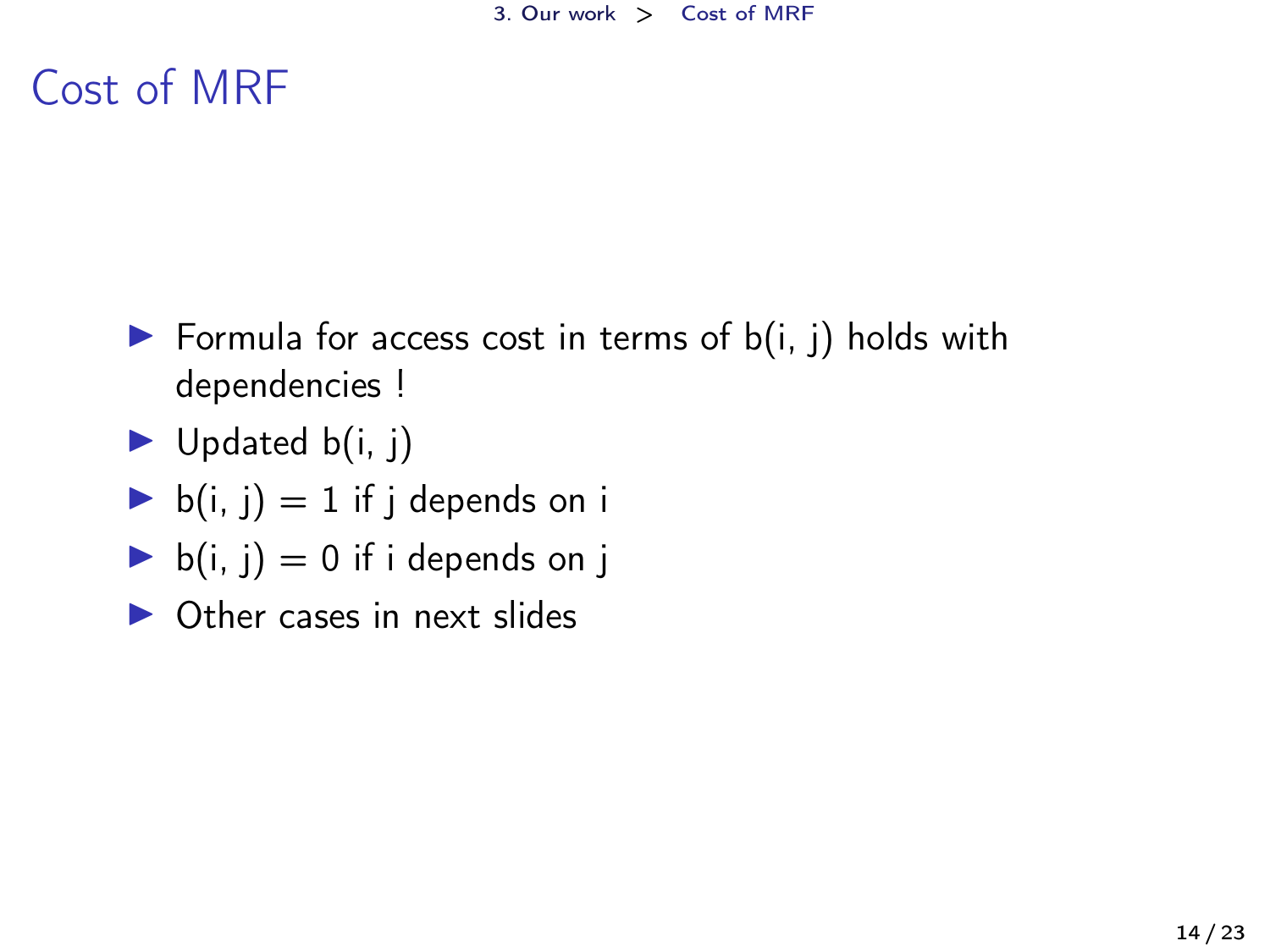```
b(i, i) for independent nodes (1/4)
```
Conditions, at some point :

- $\triangleright$  i moved : i or a node depending on it accessed and
- $\blacktriangleright$  i moved ahead of j and
	- $\blacktriangleright$  i and j not moved

or

 $\triangleright$  i was not moved and j was not moved enough to overtake i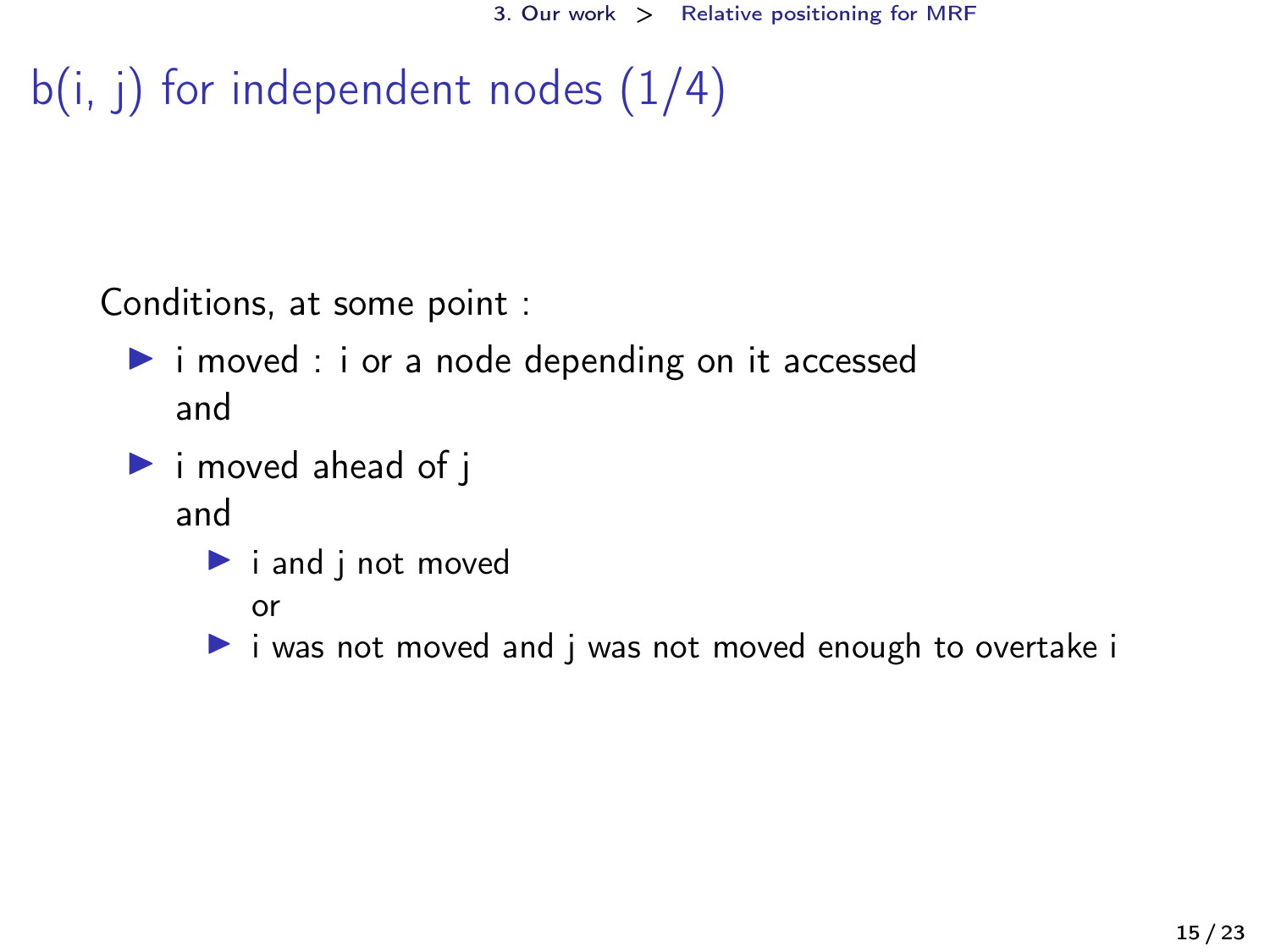$b(i, i)$  for independent nodes  $(2/4)$  : i moved ahead of j

 $\triangleright$  i moved if and only if i or a node depending on it is accessed :  $\sum p_k = \gamma_k$  $k \in \mathcal{D}(i)$ 



 $\triangleright$  i could move ahead of j if and only if its parent was in front of j : this is  $b(par(i), i)$ 

Figure source : wikimedia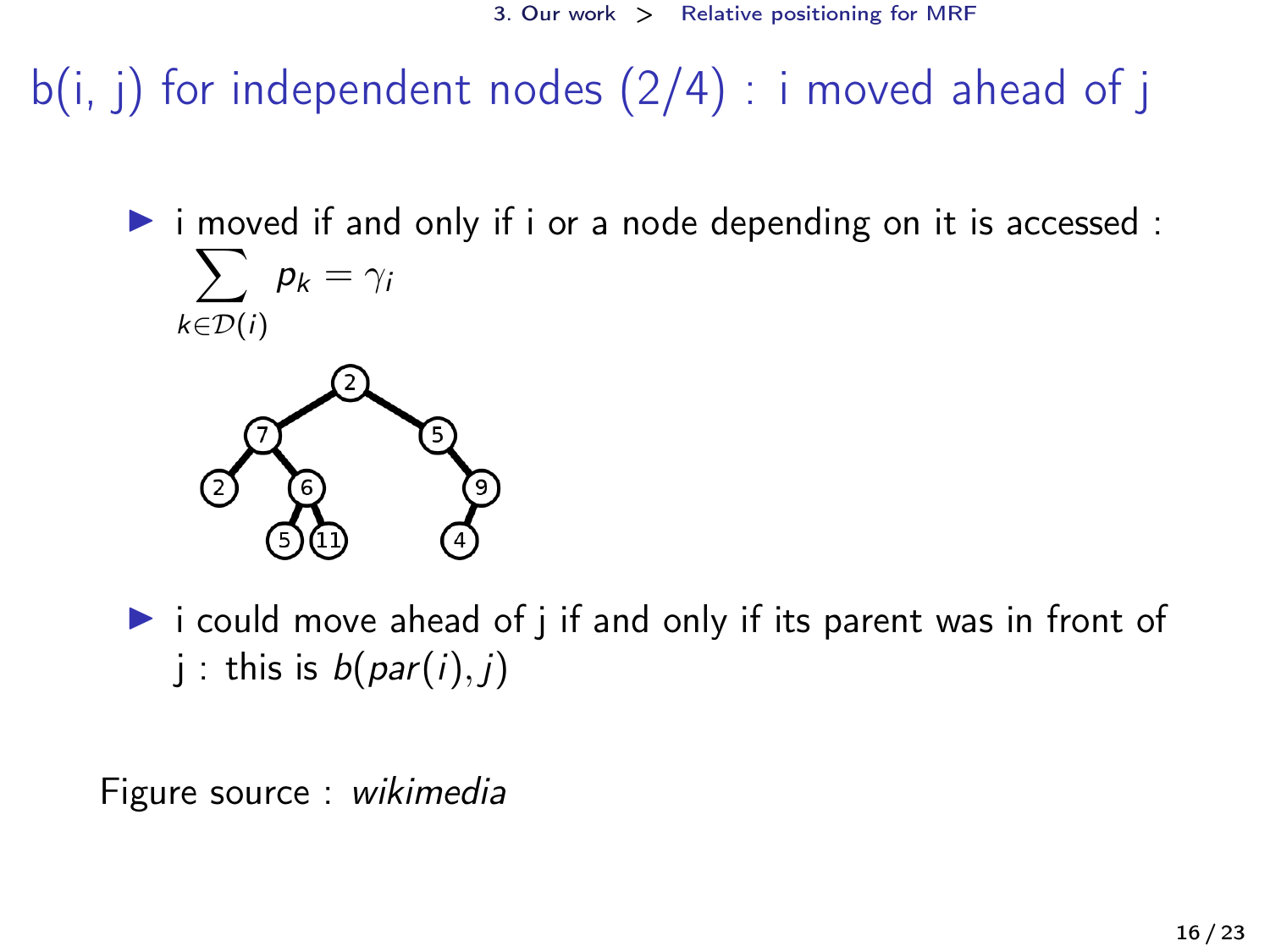$b(i, j)$  for independent nodes  $(2/4)$ : i and j not moved afterwards

The probability that nodes i and j are not moved afterwards is simply :

$$
\sum_{k=1}^{\infty} (1 - \gamma_i - \gamma_j)(k-1) = \frac{1}{\gamma_i + \gamma_j}
$$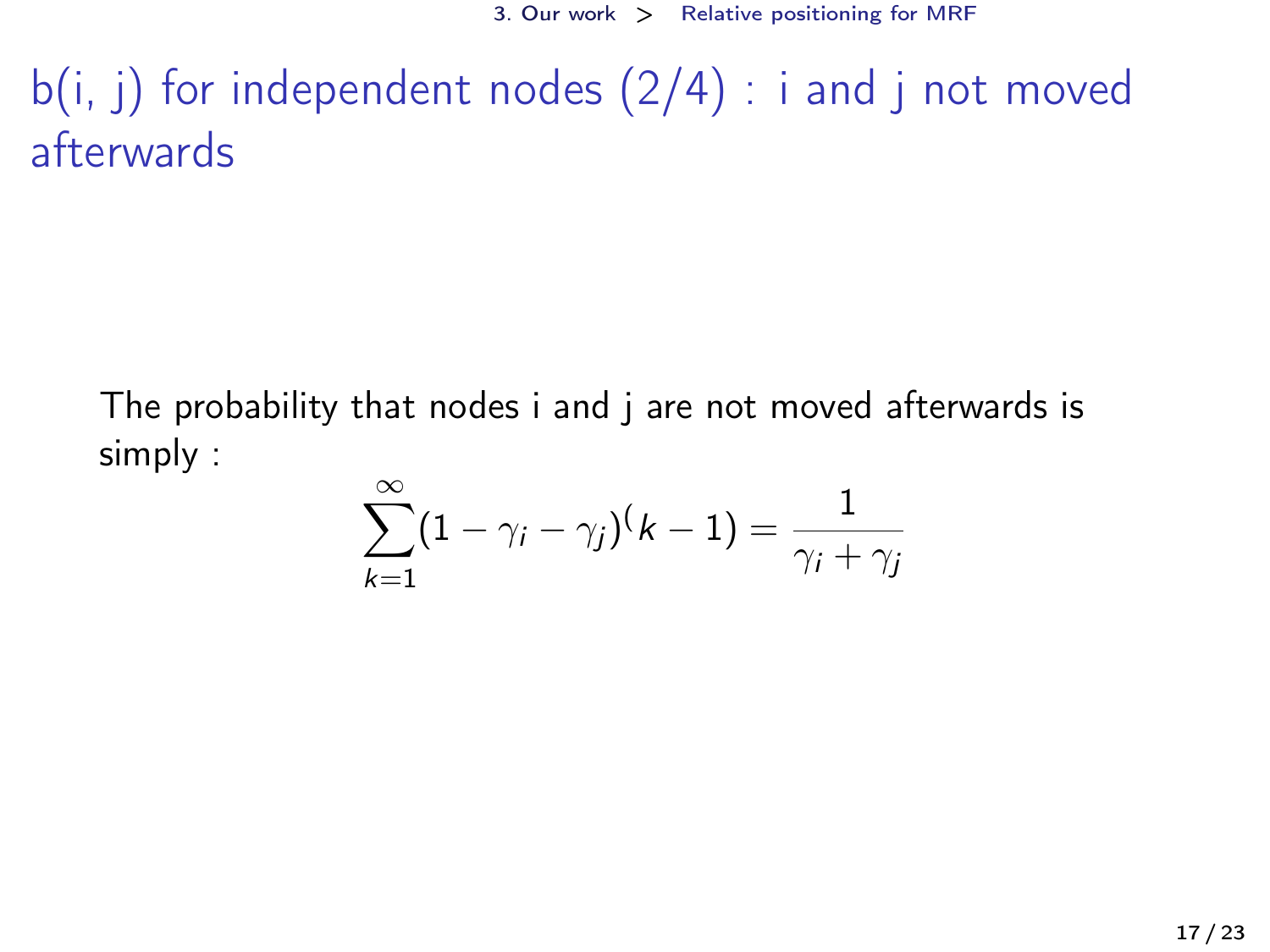$b(i, i)$  for independent nodes  $(3/4)$ : i not moved and j didn't overtake i

- If Like in the previous slide, i not moved is  $\frac{1}{\gamma_i}$
- $\triangleright$  j not overtaking i : j was moved less than m times, m is the number of parents of j after i
- $\triangleright$  m is between 0 and  $\delta_i$  (depth of j in its dependency tree)

 $\blacktriangleright$  Total :

$$
\sum_{m=1}^{\delta_j} b(i, par^m(j))(\gamma_j)^m
$$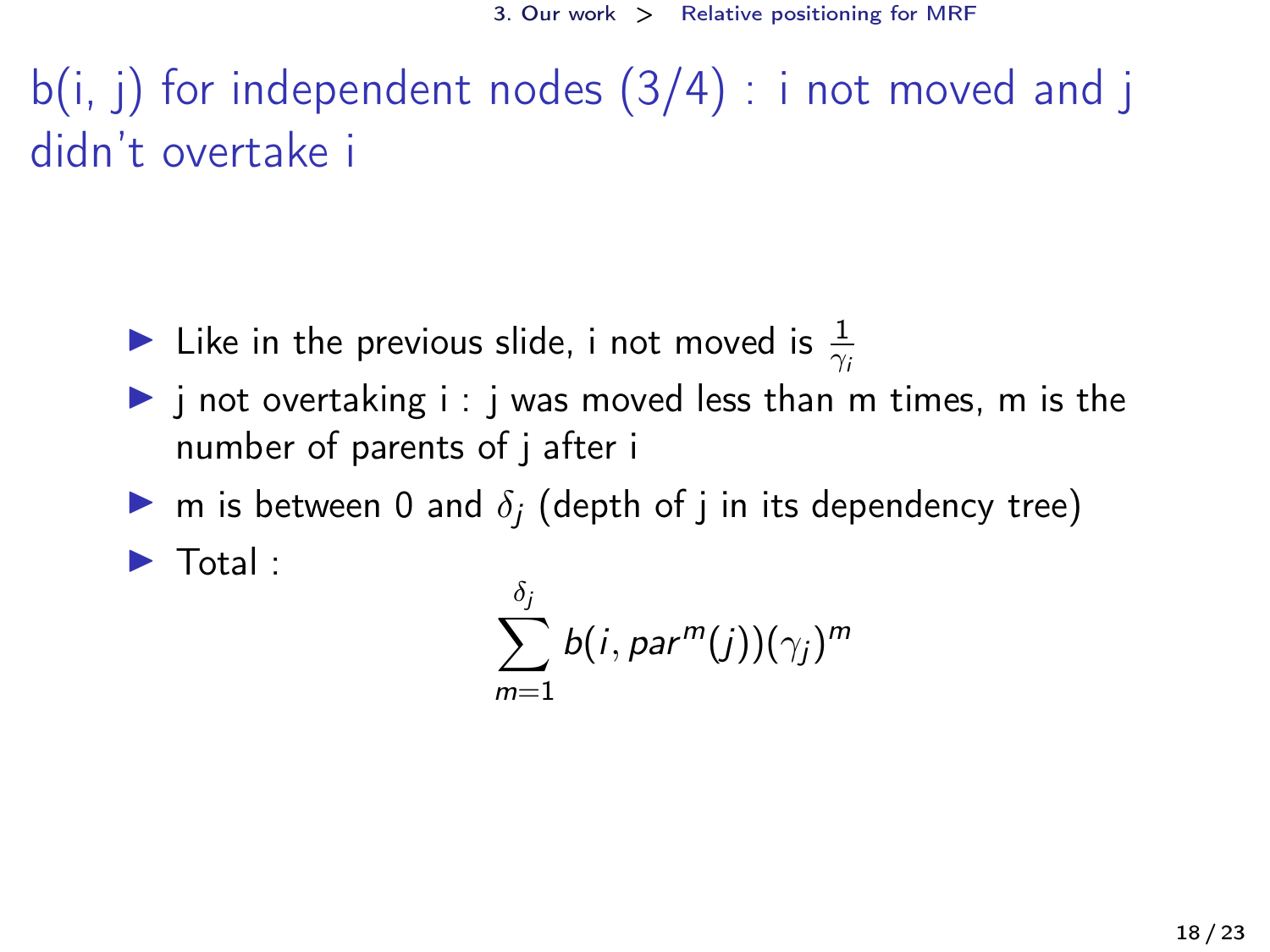$b(i, i)$  for independent nodes  $(4/4)$  : summary

Putting all this together gives us :

$$
b(i,j) = \gamma_i \cdot b(\text{par}(i),j) \left( \frac{1}{\gamma_i + \gamma_j} + \frac{1}{\gamma_i} \sum_{m=1}^{\delta_j} b(i,\text{par}^m(j))(\gamma_j)^m \right)
$$

This expression is recursive in both i and j. The  $b(par(i), j)$  can be dealt with using a product over the parents but it still leaves the recursion over all parents of j, and as such is not usable in itself.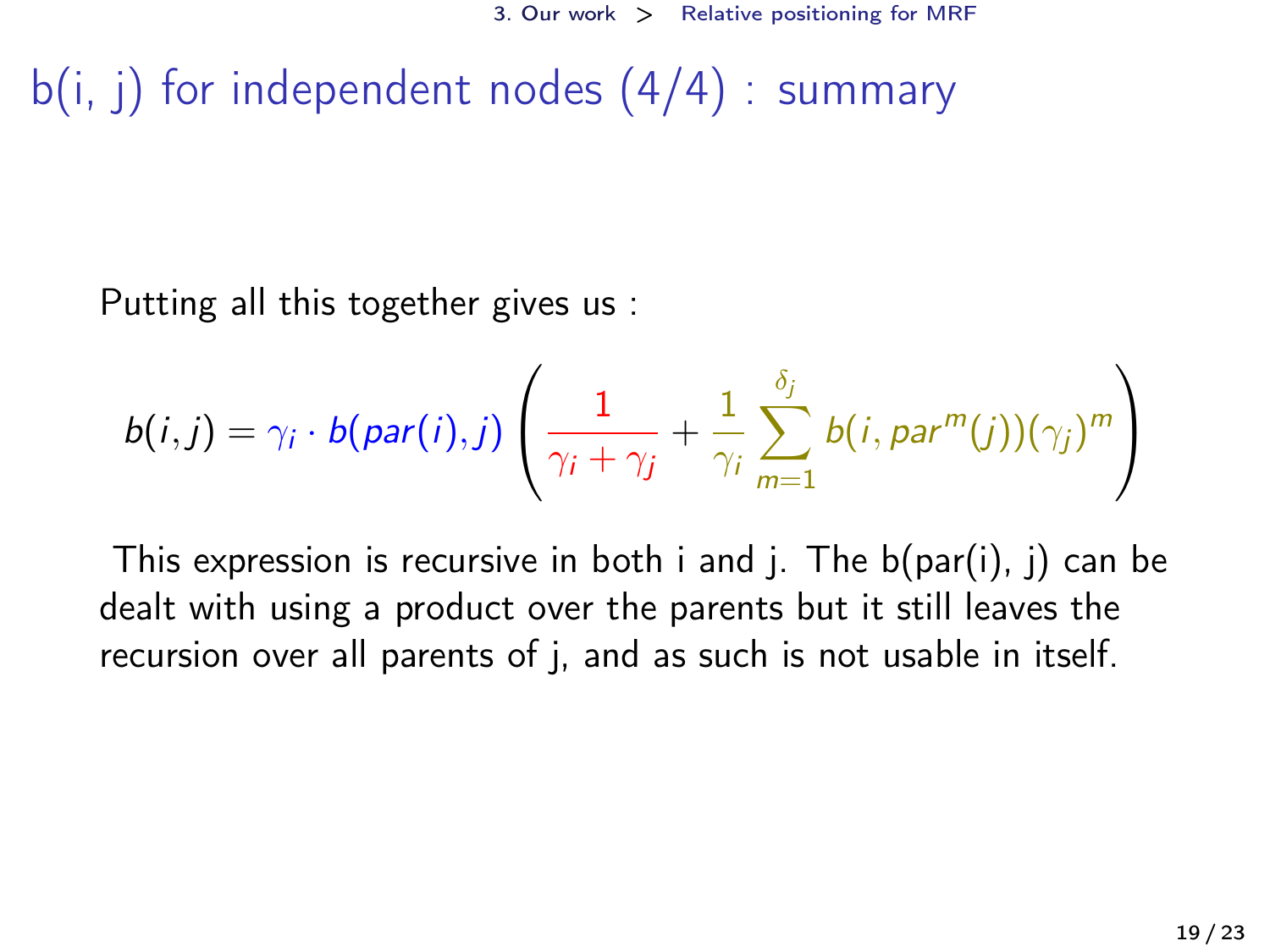# <span id="page-19-0"></span>Cost for STATD

- $\triangleright$  Static optimal algorithm with dependencies
- $\blacktriangleright$  This is the point we're currently having trouble with
- $\triangleright$  need a lower bound for its cost
	- ▶ Cost higher than STAT (Rivest bound)
	- $\triangleright$  Node always behind all parents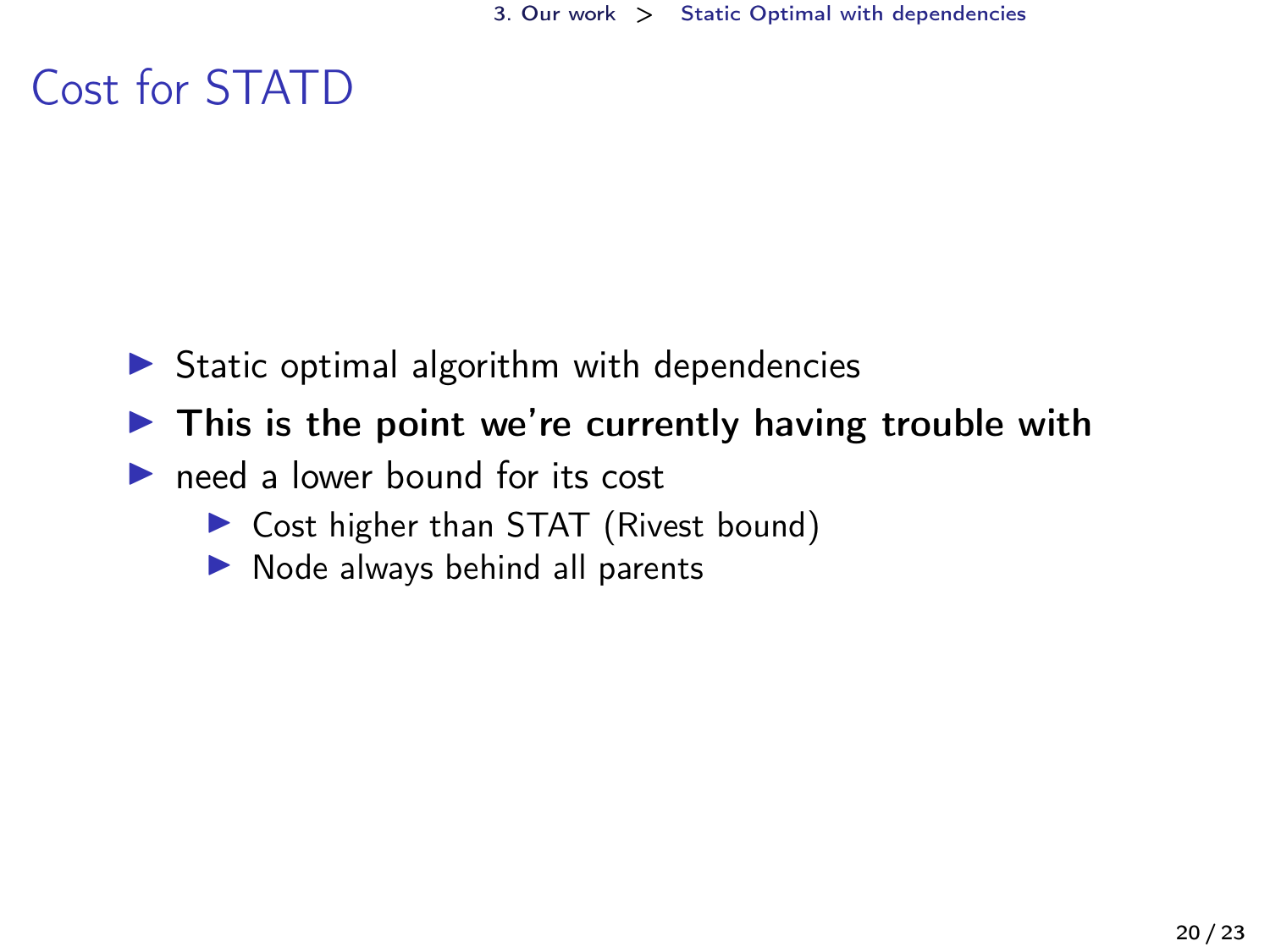# <span id="page-20-0"></span>Conclusion for MRF

- $\triangleright$  b(i, j) is too complicated in its full form
- $\triangleright$  Bounding it yields good result in some cases
- ▶ We still need a better bound on STATD to get its ratio in all cases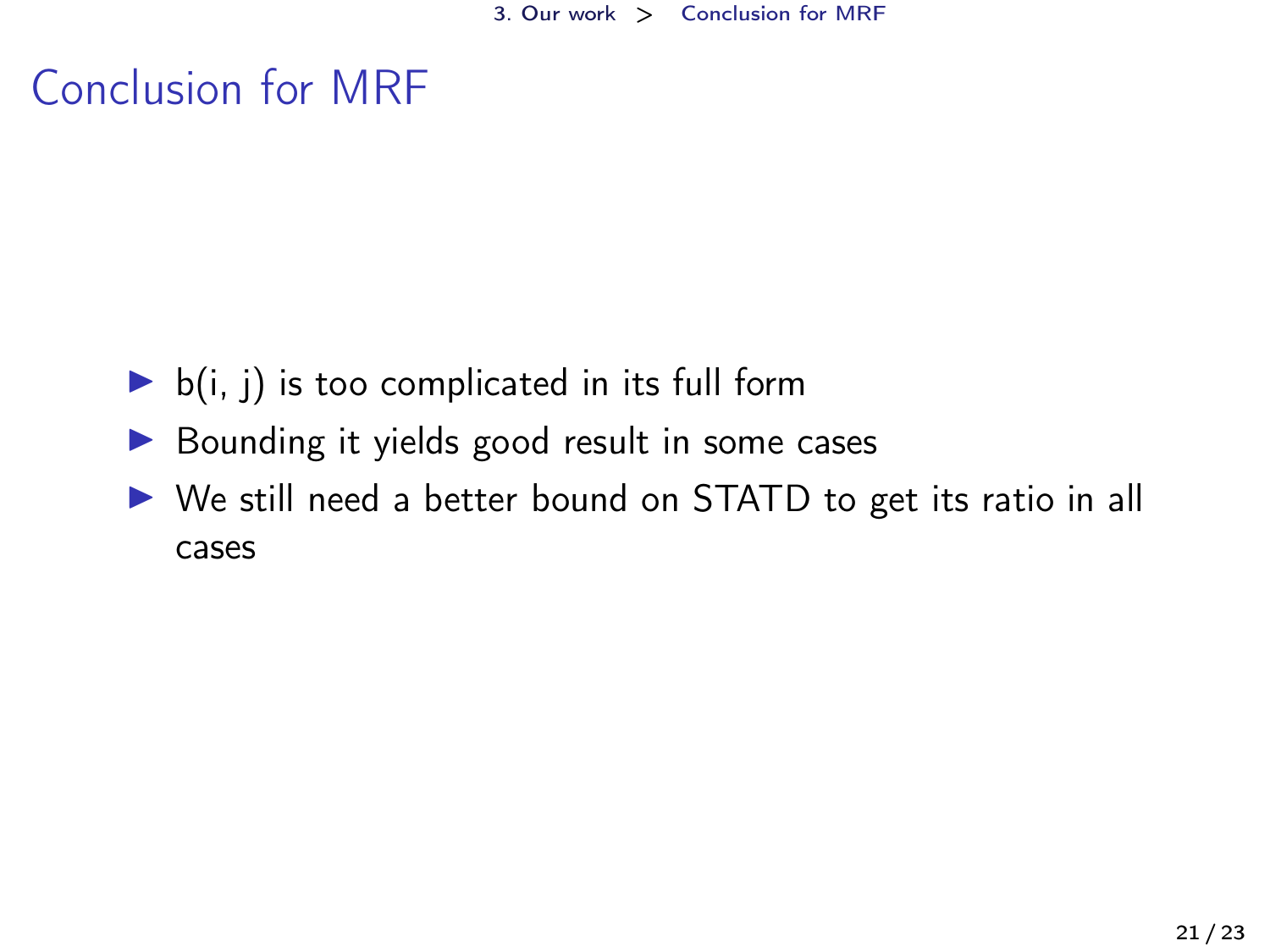4. [Conclusion](#page-21-0) >

# <span id="page-21-0"></span>Conclusion

- ▶ Currently no numeric bound on the ratio : need a better bound on STATD
- Goal : Less than 4 (current bound for MRF in general case)
- $\blacktriangleright$  Hope :  $\pi$  in stochastic case